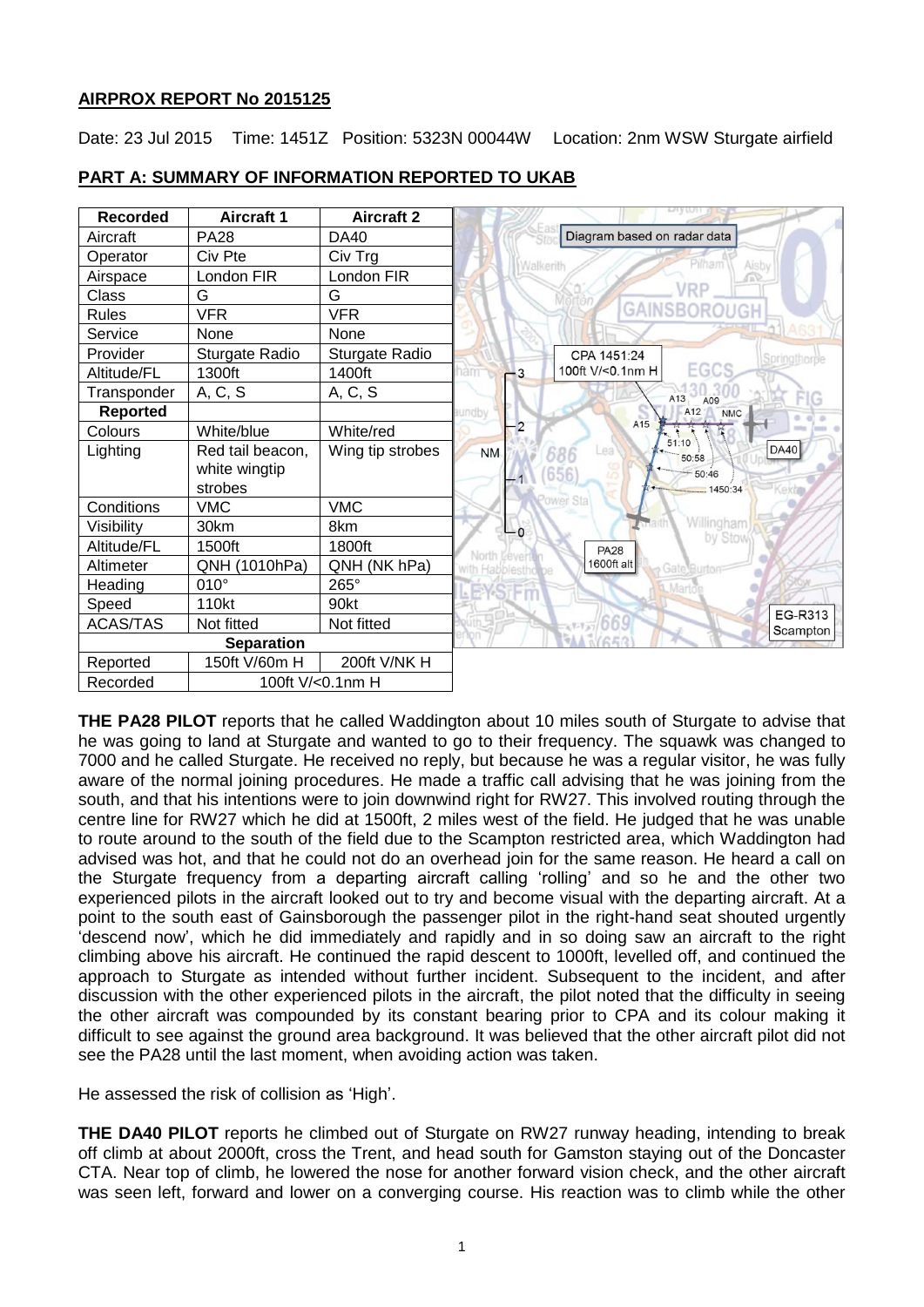aircraft passed under him. He estimated 200ft vertical separation although, in the nose up attitude, it was difficult to estimate separation.

He assessed the risk of collision as 'Medium'.

#### **Factual Background**

The weather at Scampton was recorded as follows:

METAR EGXP 231450Z 28010KT CAVOK 18/06 Q1015 BLU

#### **Analysis and Investigation**

#### **UKAB Secretariat**

The PA28 and DA40 pilots shared an equal responsibility for collision avoidance and not to operate in such proximity to other aircraft as to create a collision hazard<sup>1</sup>. The incident geometry was converging and the PA28 pilot was required to give way to the DA40 $^2$ . The entry for Sturgate in a well known Flight Guide does not stipulate a preferred join but states:

'Flights above the aerodrome are limited to 1500 ft aal.

Variable circuits on Rwy 09/27.'

#### **Summary**

An Airprox was reported when a PA28 and a DA40 flew into proximity at 1451 on Thursday 23<sup>rd</sup> July 2015. Both pilots were operating under VFR in VMC, neither in receipt of an Air Traffic Service.

### **PART B: SUMMARY OF THE BOARD'S DISCUSSIONS**

Information available consisted of reports from the pilots of both aircraft and radar photographs/video recordings.

The Board first discussed the pilots' actions. The PA28 pilot had made his intentions known on the Sturgate A/G frequency (there was no A/G Service at the time) but it was not clear whether the DA40 pilot had heard or assimilated those transmissions. However, the PA28 pilot did hear the DA40 pilot's call of 'rolling', which prompted the occupants to lookout towards the airfield. The Board noted that it had been the right seat occupant who saw the DA40 at a late stage and had directed the pilot to 'descend now'. Members agreed that the PA28 pilot probably saw the DA40 at about CPA. For his part, the DA40 pilot had departed from Sturgate, heading west in the climb, and had regularly lowered the nose of his aircraft to check for traffic ahead. This resulted in him seeing the PA28, albeit at close range, and re-establish the climb to increase separation. Members commented that both pilots had, by their actions, enabled the detection of the other aircraft, and had then taken appropriate action to ensure that collision was avoided.

However, members also felt that the PA28 pilot's flight might have been conducted differently. The PA28 pilot stated that the proximity of the Scampton restricted area precluded his routeing south or joining overhead Sturgate. The Board disagreed, and felt that whilst a left-hand circuit to RW27 was constrained, it was possible. Similarly, they felt that a right-hand overhead join to RW27 was also entirely feasible, albeit conforming to the airfield 1500ft height limitation would require a modified version of the overhead join. Members recalled circuit joining issues being causal factors in previous Airprox and reiterated that, in their view, an overhead join provided the best opportunity to remain clear of other traffic operating in the vicinity of an airfield whilst establishing the circuit direction and

 $\overline{\phantom{a}}$ 

<sup>1</sup> SERA.3205 Proximity.

 $2$  SERA.3210 Right-of-way (c) (2) Converging.